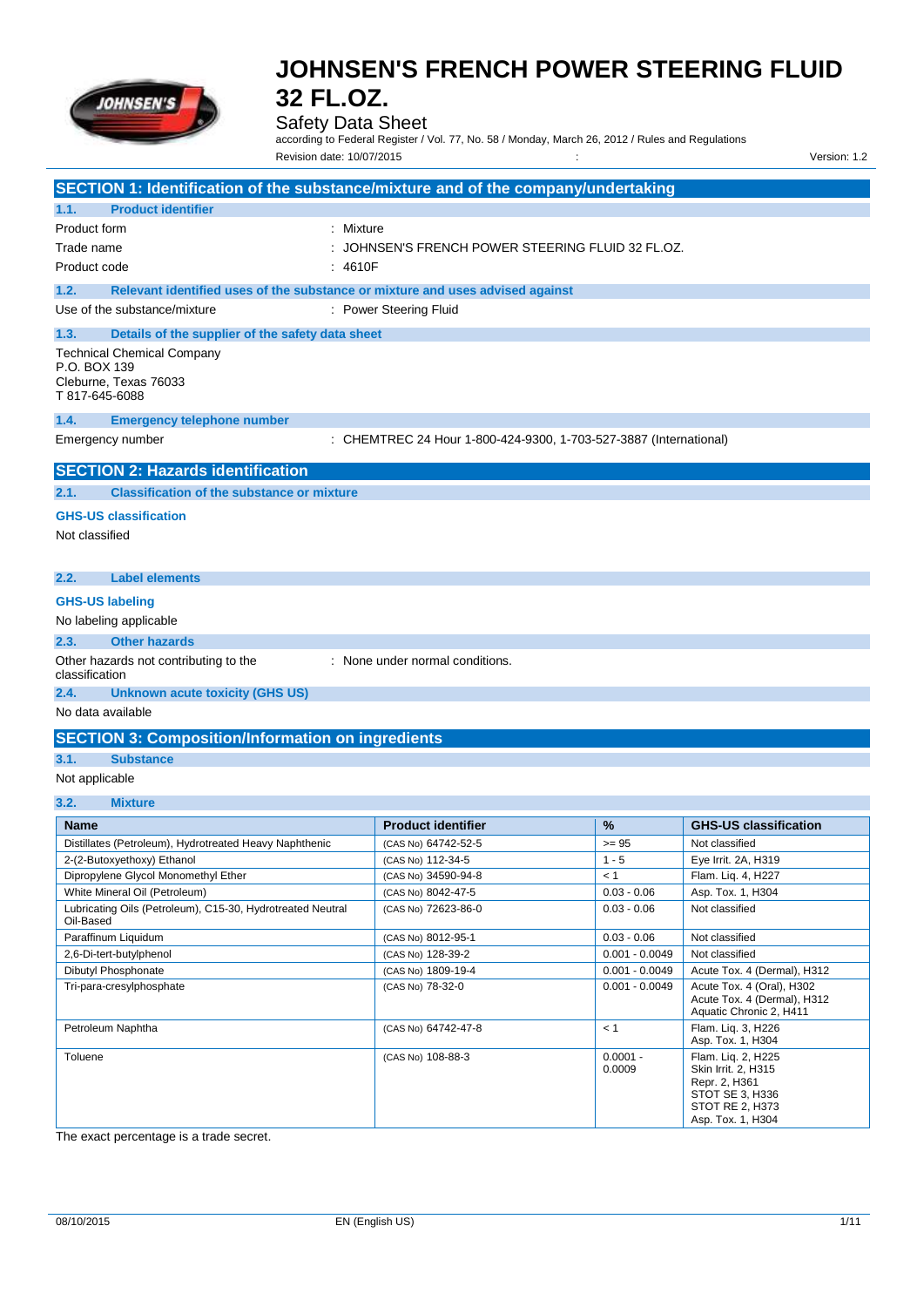### Safety Data Sheet

according to Federal Register / Vol. 77, No. 58 / Monday, March 26, 2012 / Rules and Regulations

| <b>SECTION 4: First aid measures</b>                                        |                                                                                                                                                                                                       |
|-----------------------------------------------------------------------------|-------------------------------------------------------------------------------------------------------------------------------------------------------------------------------------------------------|
| <b>Description of first aid measures</b><br>4.1.                            |                                                                                                                                                                                                       |
| First-aid measures general                                                  | : Never give anything by mouth to an unconscious person. If you feel unwell, seek medical<br>advice (show the label where possible).                                                                  |
| First-aid measures after inhalation                                         | : Allow victim to breathe fresh air. Allow the victim to rest.                                                                                                                                        |
| First-aid measures after skin contact                                       | Remove affected clothing and wash all exposed skin area with mild soap and water, followed<br>by warm water rinse.                                                                                    |
| First-aid measures after eye contact                                        | : Rinse immediately with plenty of water. Obtain medical attention if pain, blinking or redness<br>persist.                                                                                           |
| First-aid measures after ingestion                                          | Rinse mouth. Do NOT induce vomiting. Obtain emergency medical attention.                                                                                                                              |
| 4.2.<br>Most important symptoms and effects, both acute and delayed         |                                                                                                                                                                                                       |
| Symptoms/injuries                                                           | : Not expected to present a significant hazard under anticipated conditions of normal use.                                                                                                            |
| Symptoms/injuries after inhalation                                          | : May cause allergy or asthma symptoms or breathing difficulties if inhaled.                                                                                                                          |
| Symptoms/injuries after skin contact                                        | : May cause slight irritation . Itching. Red skin. Skin rash/inflammation.                                                                                                                            |
| Symptoms/injuries after eye contact                                         | : May cause slight eye irritation . Inflammation/damage of the eye tissue. Irritation of the eye<br>tissue. Redness of the eye tissue.                                                                |
| Symptoms/injuries after ingestion                                           | : May be harmful if swallowed and enters airways.                                                                                                                                                     |
| 4.3.                                                                        | Indication of any immediate medical attention and special treatment needed                                                                                                                            |
| No additional information available                                         |                                                                                                                                                                                                       |
| <b>SECTION 5: Firefighting measures</b>                                     |                                                                                                                                                                                                       |
| 5.1.<br><b>Extinguishing media</b>                                          |                                                                                                                                                                                                       |
| Suitable extinguishing media                                                | : Foam. Dry powder. Carbon dioxide. Water spray. Sand.                                                                                                                                                |
| Unsuitable extinguishing media                                              | Do not use a heavy water stream.                                                                                                                                                                      |
| 5.2.<br>Special hazards arising from the substance or mixture               |                                                                                                                                                                                                       |
| Fire hazard                                                                 | : Insufficient data available on direct fire hazard (flashpoint $> 200^{\circ}$ C).                                                                                                                   |
|                                                                             |                                                                                                                                                                                                       |
| 5.3.<br><b>Advice for firefighters</b>                                      |                                                                                                                                                                                                       |
| Firefighting instructions                                                   | : Use water spray or fog for cooling exposed containers. Exercise caution when fighting any<br>chemical fire. Prevent fire-fighting water from entering environment.                                  |
| Protection during firefighting                                              | : Do not enter fire area without proper protective equipment, including respiratory protection.                                                                                                       |
| <b>SECTION 6: Accidental release measures</b>                               |                                                                                                                                                                                                       |
| 6.1.<br>Personal precautions, protective equipment and emergency procedures |                                                                                                                                                                                                       |
| General measures                                                            | : Remove ignition sources.                                                                                                                                                                            |
| 6.1.1.<br>For non-emergency personnel                                       |                                                                                                                                                                                                       |
| Protective equipment                                                        | Gloves. Safety glasses.                                                                                                                                                                               |
| <b>Emergency procedures</b>                                                 | : Evacuate unnecessary personnel.                                                                                                                                                                     |
|                                                                             |                                                                                                                                                                                                       |
| 6.1.2.<br>For emergency responders                                          |                                                                                                                                                                                                       |
| Protective equipment                                                        | : Equip cleanup crew with proper protection.                                                                                                                                                          |
| <b>Emergency procedures</b>                                                 | : Ventilate area.                                                                                                                                                                                     |
| 6.2.<br><b>Environmental precautions</b>                                    |                                                                                                                                                                                                       |
|                                                                             | Prevent entry to sewers and public waters. Notify authorities if liquid enters sewers or public waters.                                                                                               |
| 6.3.<br>Methods and material for containment and cleaning up                |                                                                                                                                                                                                       |
| For containment                                                             | : Dam up the liquid spill. Contain released substance, pump into suitable containers. Plug the<br>leak, cut off the supply.                                                                           |
| Methods for cleaning up                                                     | : Soak up spills with inert solids, such as clay or diatomaceous earth as soon as possible. Collect<br>spillage. Store away from other materials.                                                     |
| <b>Reference to other sections</b><br>6.4.                                  |                                                                                                                                                                                                       |
| See Heading 8. Exposure controls and personal protection.                   |                                                                                                                                                                                                       |
| <b>SECTION 7: Handling and storage</b>                                      |                                                                                                                                                                                                       |
| <b>Precautions for safe handling</b><br>7.1.                                |                                                                                                                                                                                                       |
| Precautions for safe handling                                               | : Wash hands and other exposed areas with mild soap and water before eating, drinking or<br>smoking and when leaving work. Provide good ventilation in process area to prevent formation<br>of vapor. |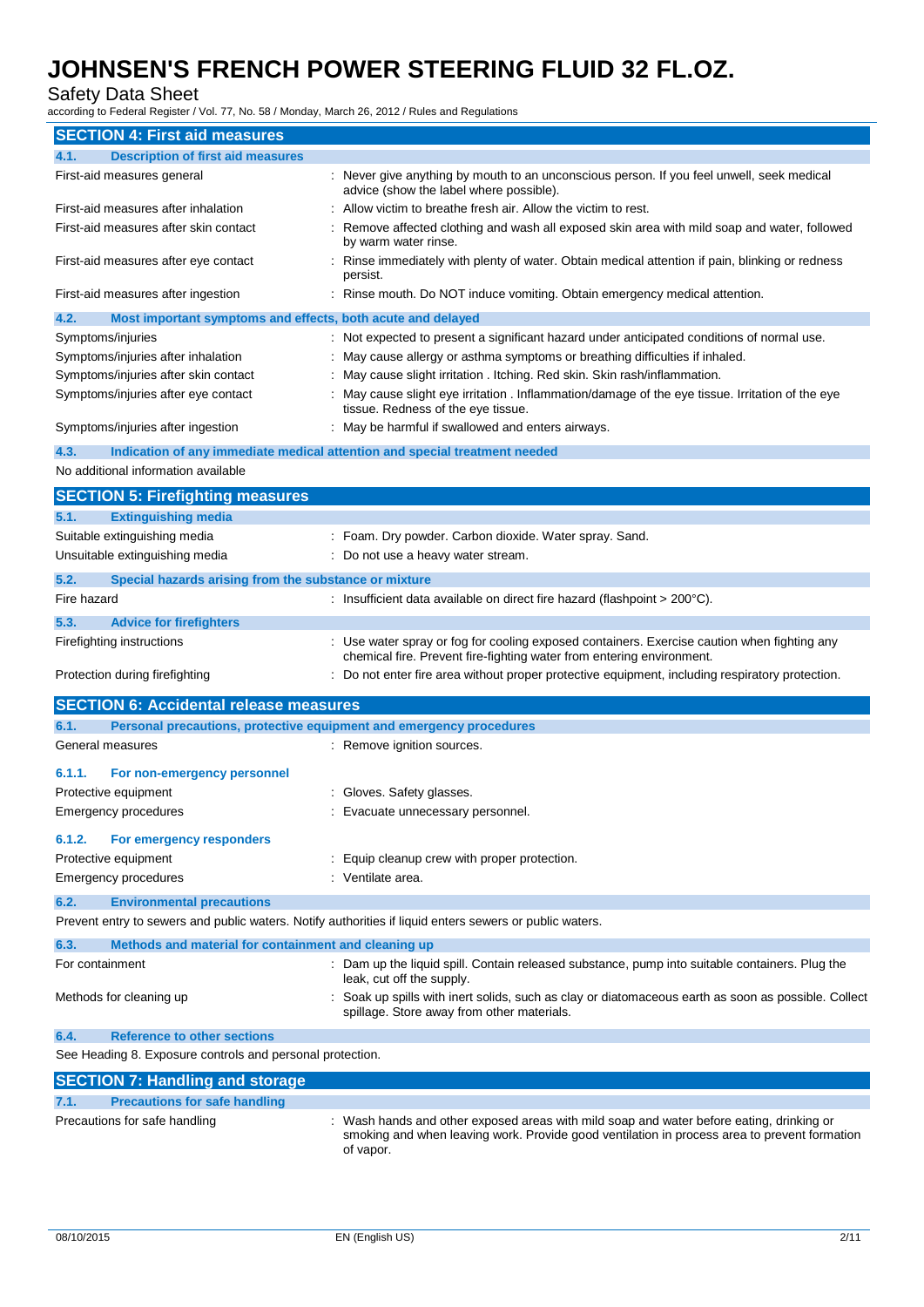|                                                                     |                                                                         | according to Federal Register / Vol. 77, No. 58 / Monday, March 26, 2012 / Rules and Regulations |                                                                                                                                                                                                                                                                                                                                                                                |
|---------------------------------------------------------------------|-------------------------------------------------------------------------|--------------------------------------------------------------------------------------------------|--------------------------------------------------------------------------------------------------------------------------------------------------------------------------------------------------------------------------------------------------------------------------------------------------------------------------------------------------------------------------------|
| Hygiene measures                                                    |                                                                         | from town clothes. Launder separately.                                                           | Wash hands and other exposed areas with mild soap and water before eating, drinking or<br>smoking and when leaving work. Do not eat, drink or smoke when using this product. Remove<br>contaminated clothes. Wash contaminated clothing before reuse. Always wash hands after<br>handling the product. Wash affected areas thoroughly after handling. Separate working clothes |
| 7.2.                                                                |                                                                         | Conditions for safe storage, including any incompatibilities                                     |                                                                                                                                                                                                                                                                                                                                                                                |
| <b>Technical measures</b>                                           |                                                                         | should be followed.                                                                              | : Comply with applicable regulations. Proper grounding procedures to avoid static electricity                                                                                                                                                                                                                                                                                  |
| Storage conditions                                                  |                                                                         | closed when not in use.                                                                          | Keep only in the original container in a cool, well ventilated place away from : Keep container                                                                                                                                                                                                                                                                                |
| Incompatible products                                               |                                                                         | Strong bases. Strong acids.                                                                      |                                                                                                                                                                                                                                                                                                                                                                                |
| Incompatible materials                                              |                                                                         | Sources of ignition. Direct sunlight.                                                            |                                                                                                                                                                                                                                                                                                                                                                                |
| 7.3.<br><b>Specific end use(s)</b>                                  |                                                                         |                                                                                                  |                                                                                                                                                                                                                                                                                                                                                                                |
| Follow Label Directions.                                            |                                                                         |                                                                                                  |                                                                                                                                                                                                                                                                                                                                                                                |
| <b>SECTION 8: Exposure controls/personal protection</b>             |                                                                         |                                                                                                  |                                                                                                                                                                                                                                                                                                                                                                                |
| 8.1.<br><b>Control parameters</b>                                   |                                                                         |                                                                                                  |                                                                                                                                                                                                                                                                                                                                                                                |
| Distillates (Petroleum), Hydrotreated Heavy Naphthenic (64742-52-5) |                                                                         |                                                                                                  |                                                                                                                                                                                                                                                                                                                                                                                |
| <b>USA ACGIH</b>                                                    | ACGIH TWA (mg/m <sup>3</sup> )                                          |                                                                                                  | 5 mg/m <sup>3</sup> MIST 8 HOURS                                                                                                                                                                                                                                                                                                                                               |
| <b>USA OSHA</b>                                                     |                                                                         |                                                                                                  |                                                                                                                                                                                                                                                                                                                                                                                |
|                                                                     | OSHA PEL (TWA) (mg/m <sup>3</sup> )<br>5 mg/m <sup>3</sup> MIST 8 HOURS |                                                                                                  |                                                                                                                                                                                                                                                                                                                                                                                |
| 2-(2-Butoxyethoxy) Ethanol (112-34-5)                               |                                                                         |                                                                                                  |                                                                                                                                                                                                                                                                                                                                                                                |
| <b>USA ACGIH</b>                                                    | ACGIH TWA (ppm)                                                         |                                                                                                  | 10 ppm (Diethylene glycol monobutyl ether; USA;<br>Time-weighted average exposure limit 8 h; TLV -<br>Adopted Value; Inhalable fraction and vapor)                                                                                                                                                                                                                             |
| Dipropylene Glycol Monomethyl Ether (34590-94-8)                    |                                                                         |                                                                                                  |                                                                                                                                                                                                                                                                                                                                                                                |
| <b>USA ACGIH</b>                                                    | ACGIH TWA (ppm)                                                         |                                                                                                  | 100 ppm (2-Methoxymethylethoxy)propanol(DPGME);<br>USA, Time-weighted average exposure limit 8 h, TLV -<br><b>Adopted Value</b>                                                                                                                                                                                                                                                |
| <b>USA ACGIH</b>                                                    | ACGIH STEL (ppm)                                                        |                                                                                                  | 150 ppm (2-Methoxymethylethoxy)propanol(DPGME);<br>USA: Short time value; TLV - Adopted Value                                                                                                                                                                                                                                                                                  |
| Toluene (108-88-3)                                                  |                                                                         |                                                                                                  |                                                                                                                                                                                                                                                                                                                                                                                |
| <b>USA ACGIH</b>                                                    | ACGIH TWA (mg/m <sup>3</sup> )                                          |                                                                                                  | $75 \text{ mg/m}^3$                                                                                                                                                                                                                                                                                                                                                            |
| <b>USA ACGIH</b>                                                    | ACGIH TWA (ppm)                                                         |                                                                                                  | 20 ppm                                                                                                                                                                                                                                                                                                                                                                         |
| <b>USA OSHA</b>                                                     | OSHA PEL (TWA) (ppm)                                                    |                                                                                                  | $200$ ppm                                                                                                                                                                                                                                                                                                                                                                      |
| <b>USA OSHA</b>                                                     | OSHA PEL (Ceiling) (ppm)                                                |                                                                                                  | 300 ppm                                                                                                                                                                                                                                                                                                                                                                        |
| White Mineral Oil (Petroleum) (8042-47-5)                           |                                                                         |                                                                                                  |                                                                                                                                                                                                                                                                                                                                                                                |

| White Mineral Oil (Petroleum) (8042-47-5) |                                 |                                                                                                                                                                    |  |
|-------------------------------------------|---------------------------------|--------------------------------------------------------------------------------------------------------------------------------------------------------------------|--|
| USA ACGIH                                 | ACGIH TWA (mg/m <sup>3</sup> )  | 5 mg/m <sup>3</sup> (Mineral oil, pure, highly and severely refined;<br>USA; Time-weighted average exposure limit 8 h; TLV -<br>Adopted Value; Inhalable fraction) |  |
| USA ACGIH                                 | ACGIH STEL (mg/m <sup>3</sup> ) | $10 \text{ mg/m}^3$                                                                                                                                                |  |

**8.2. Exposure controls**

Appropriate engineering controls : Local exhaust venilation, vent hoods . Ensure good ventilation of the work station.

Personal protective equipment : Gloves. Safety glasses. Avoid all unnecessary exposure.



| : Wear protective gloves.<br>Hand protection |                                          |
|----------------------------------------------|------------------------------------------|
| Eye protection                               | : Chemical goggles or safety glasses.    |
| Skin and body protection                     | : Wear suitable protective clothing.     |
| Respiratory protection                       | : Wear appropriate mask.                 |
| Other information                            | : Do not eat, drink or smoke during use. |

| <b>SECTION 9: Physical and chemical properties</b> |                                                       |                         |  |
|----------------------------------------------------|-------------------------------------------------------|-------------------------|--|
|                                                    |                                                       |                         |  |
| 9.1.                                               | Information on basic physical and chemical properties |                         |  |
| Physical state                                     |                                                       | : Liauid                |  |
|                                                    |                                                       |                         |  |
| Appearance                                         |                                                       | : Liquid.               |  |
| Color                                              |                                                       | : Colourless to yellow. |  |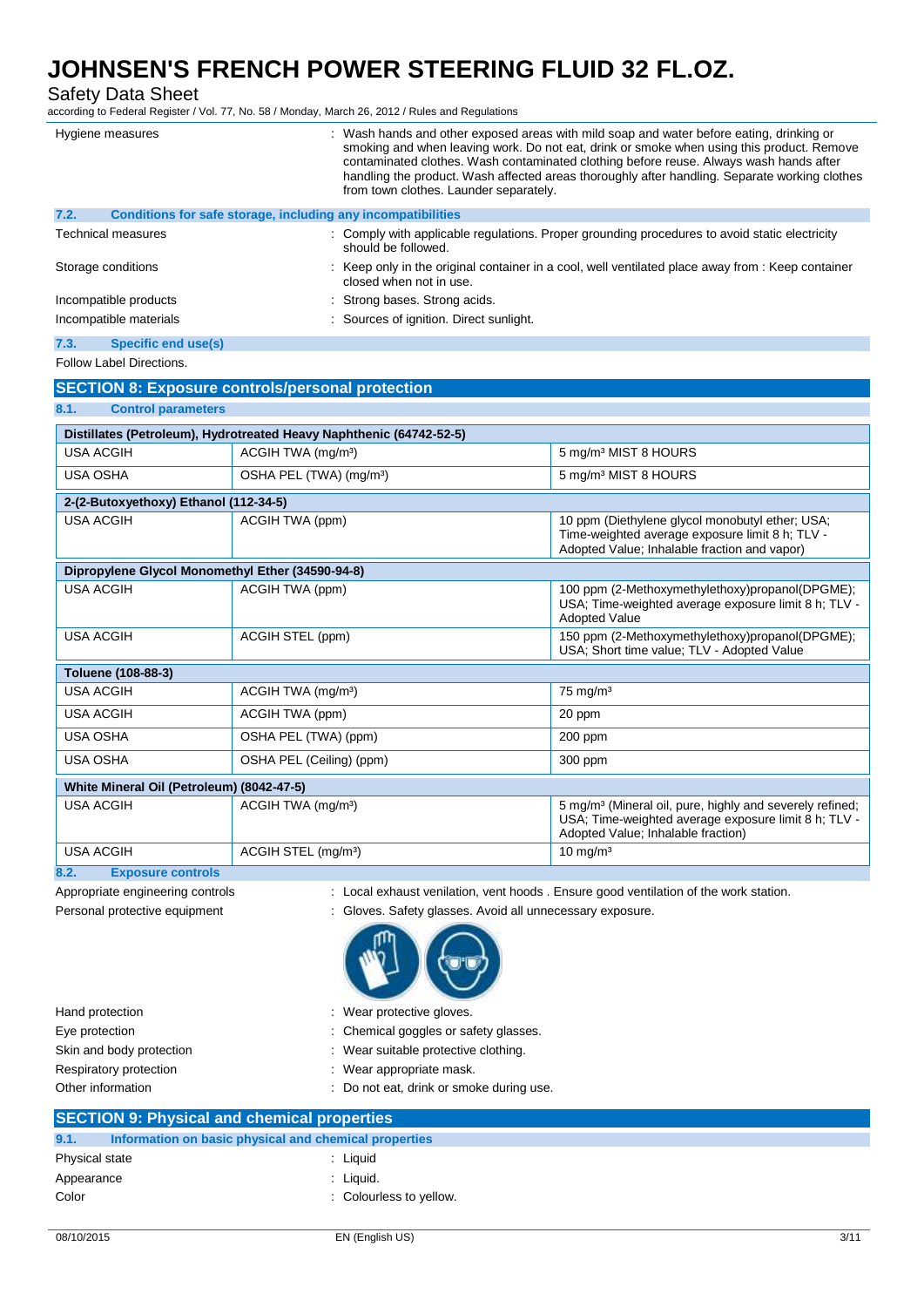# Safety Data Sheet<br>according to Federal Register / V

according to Federal Register / Vol. 77, No. 58 / Monday, March 26, 2012 / Rules and Regulations

| ccording to Federal Register / Vol. 77, No. 58 / Monday, March 26, 2012 / Rules and Regulations |                                              |  |
|-------------------------------------------------------------------------------------------------|----------------------------------------------|--|
| Odor                                                                                            | : Petroleum-like odour.                      |  |
| Odor threshold                                                                                  | No data available                            |  |
| рH                                                                                              | No data available                            |  |
| Relative evaporation rate (butyl acetate=1)                                                     | No data available                            |  |
| Melting point                                                                                   | No data available                            |  |
| Freezing point                                                                                  | No data available                            |  |
| Boiling point                                                                                   | 204 °C                                       |  |
| Flash point                                                                                     | > 94 °C                                      |  |
| Auto-ignition temperature                                                                       | No data available                            |  |
| Decomposition temperature                                                                       | No data available                            |  |
| Flammability (solid, gas)                                                                       | No data available                            |  |
| Vapor pressure                                                                                  | No data available                            |  |
| Relative vapor density at 20 °C                                                                 | No data available                            |  |
| Relative density                                                                                | 0.88                                         |  |
| Solubility                                                                                      | : Poorly soluble in water.<br>Water: $<$ 4 % |  |
| Log Pow                                                                                         | : No data available                          |  |
| Log Kow                                                                                         | No data available                            |  |
| Viscosity, kinematic                                                                            | : 21.6 cSt @ 40 deg C                        |  |
| Viscosity, dynamic                                                                              | No data available                            |  |
| <b>Explosive properties</b>                                                                     | No data available                            |  |
| Oxidizing properties                                                                            | No data available                            |  |
| <b>Explosion limits</b>                                                                         | : No data available                          |  |
| 9.2.<br><b>Other information</b>                                                                |                                              |  |
| VOC content                                                                                     | $: 2\%$                                      |  |
| <b>SECTION 10: Stability and reactivity</b>                                                     |                                              |  |
| 10.1.<br><b>Reactivity</b>                                                                      |                                              |  |
| No additional information available                                                             |                                              |  |
| 10.2.<br><b>Chemical stability</b>                                                              |                                              |  |
| Not established.                                                                                |                                              |  |
| 10.3.<br><b>Possibility of hazardous reactions</b>                                              |                                              |  |
| Not established.                                                                                |                                              |  |
| <b>Conditions to avoid</b><br>10.4.                                                             |                                              |  |
| Direct sunlight. Extremely high or low temperatures.                                            |                                              |  |
| <b>Incompatible materials</b><br>10.5.                                                          |                                              |  |
| Strong acids. Strong bases.                                                                     |                                              |  |
| <b>Hazardous decomposition products</b><br>10.6.                                                |                                              |  |
| Toxic fume. . Carbon monoxide. Carbon dioxide.                                                  |                                              |  |
| <b>SECTION 11: Toxicological information</b>                                                    |                                              |  |
| <b>Information on toxicological effects</b><br>11.1.                                            |                                              |  |
|                                                                                                 |                                              |  |
| Acute toxicity                                                                                  | : Not classified                             |  |
| Distillates (Petroleum), Hydrotreated Heavy Naphthenic (64742-52-5)                             |                                              |  |
| LD50 oral rat                                                                                   | > 5000 mg/kg body weight                     |  |
| LD50 dermal rabbit                                                                              | > 2000 mg/kg body weight                     |  |
| LC50 inhalation rat (mg/l)                                                                      | $> 5.2$ mg/l/4h                              |  |

| 2-(2-Butoxyethoxy) Ethanol (112-34-5)            |                                                                                                                            |  |
|--------------------------------------------------|----------------------------------------------------------------------------------------------------------------------------|--|
| LD50 oral rat                                    | 5660 mg/kg (Rat)                                                                                                           |  |
| LD50 dermal rabbit                               | 2764 mg/kg (Rabbit; Experimental value; OECD 402: Acute Dermal Toxicity)                                                   |  |
| Dipropylene Glycol Monomethyl Ether (34590-94-8) |                                                                                                                            |  |
| LD50 oral rat                                    | 5135 mg/kg (Rat; Equivalent or similar to OECD 401; Literature study; >5000 mg/kg; Rat;<br>Experimental value)             |  |
| LD50 dermal rat                                  | 9500 mg/kg (Rat; Literature study; Equivalent or similar to OECD 402; >19020 mg/kg<br>bodyweight; Rat; Experimental value) |  |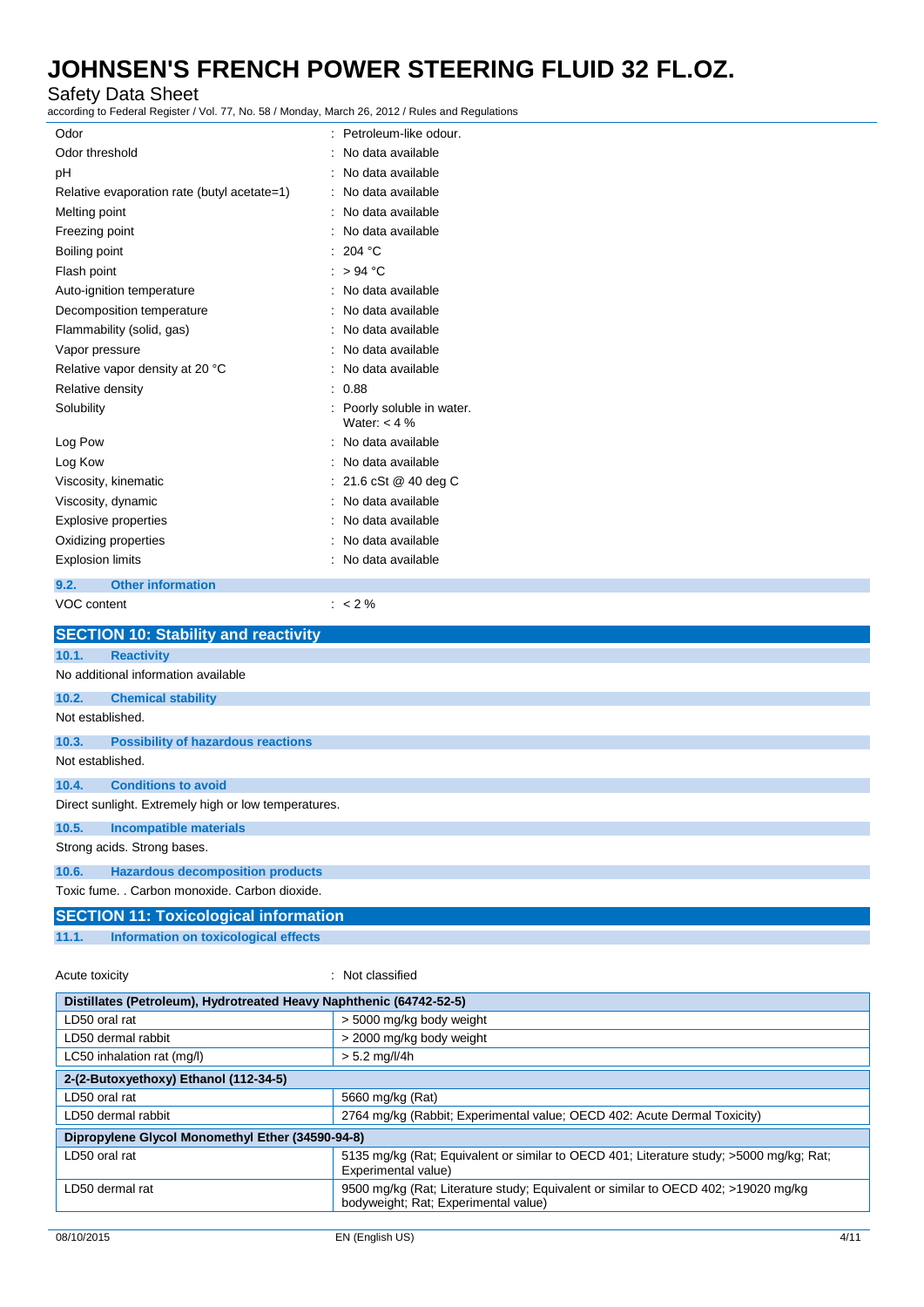Safety Data Sheet

according to Federal Register / Vol. 77, No. 58 / Monday, March 26, 2012 / Rules and Regulations

| Dipropylene Glycol Monomethyl Ether (34590-94-8)                    |                                                                                                                                      |  |
|---------------------------------------------------------------------|--------------------------------------------------------------------------------------------------------------------------------------|--|
| LD50 dermal rabbit                                                  | 9500 mg/kg (Rabbit; Literature study)                                                                                                |  |
| 2,6-Di-tert-butylphenol (128-39-2)                                  |                                                                                                                                      |  |
| LD50 oral rat                                                       | > 2000 mg/kg (Rat)                                                                                                                   |  |
| LD50 dermal rat                                                     | > 1000 mg/kg (Rat)                                                                                                                   |  |
| LD50 dermal rabbit                                                  | > 10000 mg/kg (Rabbit)                                                                                                               |  |
| Dibutyl Phosphonate (1809-19-4)                                     |                                                                                                                                      |  |
| LD50 oral rat                                                       | 3200 mg/kg (Rat)                                                                                                                     |  |
| LD50 dermal rabbit                                                  | 1990 mg/kg (Rabbit)                                                                                                                  |  |
| Toluene (108-88-3)                                                  |                                                                                                                                      |  |
| LD50 oral rat                                                       | 5580 mg/kg body weight (Rat; Equivalent or similar to OECD 401; Literature study; 5580<br>mg/kg bodyweight; Rat; Experimental value) |  |
| LD50 dermal rabbit                                                  | $>$ 5000 mg/kg body weight LD50 quoted as 14.1 mL/kg (12267 mg/kg using density of 0.87)                                             |  |
| LC50 inhalation rat (mg/l)                                          | > 28.1 mg/l/4h (Rat; Air, Literature study)                                                                                          |  |
| White Mineral Oil (Petroleum) (8042-47-5)                           |                                                                                                                                      |  |
| LD50 oral rat                                                       | > 5000 mg/kg (Rat; Experimental value, Rat; Experimental value)                                                                      |  |
| LD50 dermal rabbit                                                  | > 2000 mg/kg (Rabbit; Experimental value, Rabbit; Experimental value)                                                                |  |
| LC50 inhalation rat (mg/l)                                          | > 5 mg/l/4h (Rat; Experimental value)                                                                                                |  |
| Skin corrosion/irritation                                           | Not classified                                                                                                                       |  |
| Serious eye damage/irritation                                       | Not classified                                                                                                                       |  |
| Respiratory or skin sensitization                                   | Not classified                                                                                                                       |  |
| Germ cell mutagenicity                                              | Not classified                                                                                                                       |  |
| Carcinogenicity                                                     | Not classified                                                                                                                       |  |
| Distillates (Petroleum), Hydrotreated Heavy Naphthenic (64742-52-5) |                                                                                                                                      |  |
| <b>IARC</b> group                                                   | 3                                                                                                                                    |  |
| Toluene (108-88-3)                                                  |                                                                                                                                      |  |
| IARC group                                                          | 3                                                                                                                                    |  |
| White Mineral Oil (Petroleum) (8042-47-5)                           |                                                                                                                                      |  |
| IARC group                                                          | 3                                                                                                                                    |  |
| Reproductive toxicity                                               | : Not classified                                                                                                                     |  |
| Specific target organ toxicity (single exposure)                    | : Not classified                                                                                                                     |  |
| Specific target organ toxicity (repeated<br>exposure)               | Not classified                                                                                                                       |  |
| Aspiration hazard                                                   | Not classified                                                                                                                       |  |
| Potential Adverse human health effects and<br>symptoms              | Based on available data, the classification criteria are not met.                                                                    |  |
| Symptoms/injuries after inhalation                                  | May cause allergy or asthma symptoms or breathing difficulties if inhaled.                                                           |  |
| Symptoms/injuries after skin contact                                | May cause slight irritation . Itching. Red skin. Skin rash/inflammation.                                                             |  |
| Symptoms/injuries after eye contact                                 | May cause slight eye irritation . Inflammation/damage of the eye tissue. Irritation of the eye<br>tissue. Redness of the eye tissue. |  |
| Symptoms/injuries after ingestion                                   | May be harmful if swallowed and enters airways.                                                                                      |  |

## **SECTION 12: Ecological information**

### **12.1. Toxicity**

| 2-(2-Butoxyethoxy) Ethanol (112-34-5)            |                                                                                                                                               |
|--------------------------------------------------|-----------------------------------------------------------------------------------------------------------------------------------------------|
| LC50 fish 1                                      | 1300 mg/l (LC50; OECD 203: Fish, Acute Toxicity Test; 96 h; Lepomis macrochirus; Static<br>system; Fresh water; Experimental value)           |
| EC50 Daphnia 2                                   | > 100 mg/l (EC50; OECD 202: Daphnia sp. Acute Immobilisation Test; 48 h; Daphnia magna;<br>Static system; Fresh water; Experimental value)    |
| Dipropylene Glycol Monomethyl Ether (34590-94-8) |                                                                                                                                               |
| EC50 Daphnia 1                                   | 1919 mg/l (LC50; Equivalent or similar to OECD 202; 48 h; Daphnia magna; Static system;<br>Fresh water; Experimental value)                   |
| Threshold limit algae 1                          | 969 mg/l (NOEC; OECD 201: Alga, Growth Inhibition Test; 72 h; Selenastrum capricornutum;<br>Static system; Fresh water; Experimental value)   |
| Threshold limit algae 2                          | > 969 mg/l (EC50; OECD 201: Alga, Growth Inhibition Test; 72 h; Selenastrum capricornutum;<br>Static system; Fresh water; Experimental value) |
| 2,6-Di-tert-butylphenol (128-39-2)               |                                                                                                                                               |
| EC50 Daphnia 1                                   | 0.45 mg/l (EC50; 48 h)                                                                                                                        |
| 08/10/2015                                       | 5/11<br>EN (English US)                                                                                                                       |
|                                                  |                                                                                                                                               |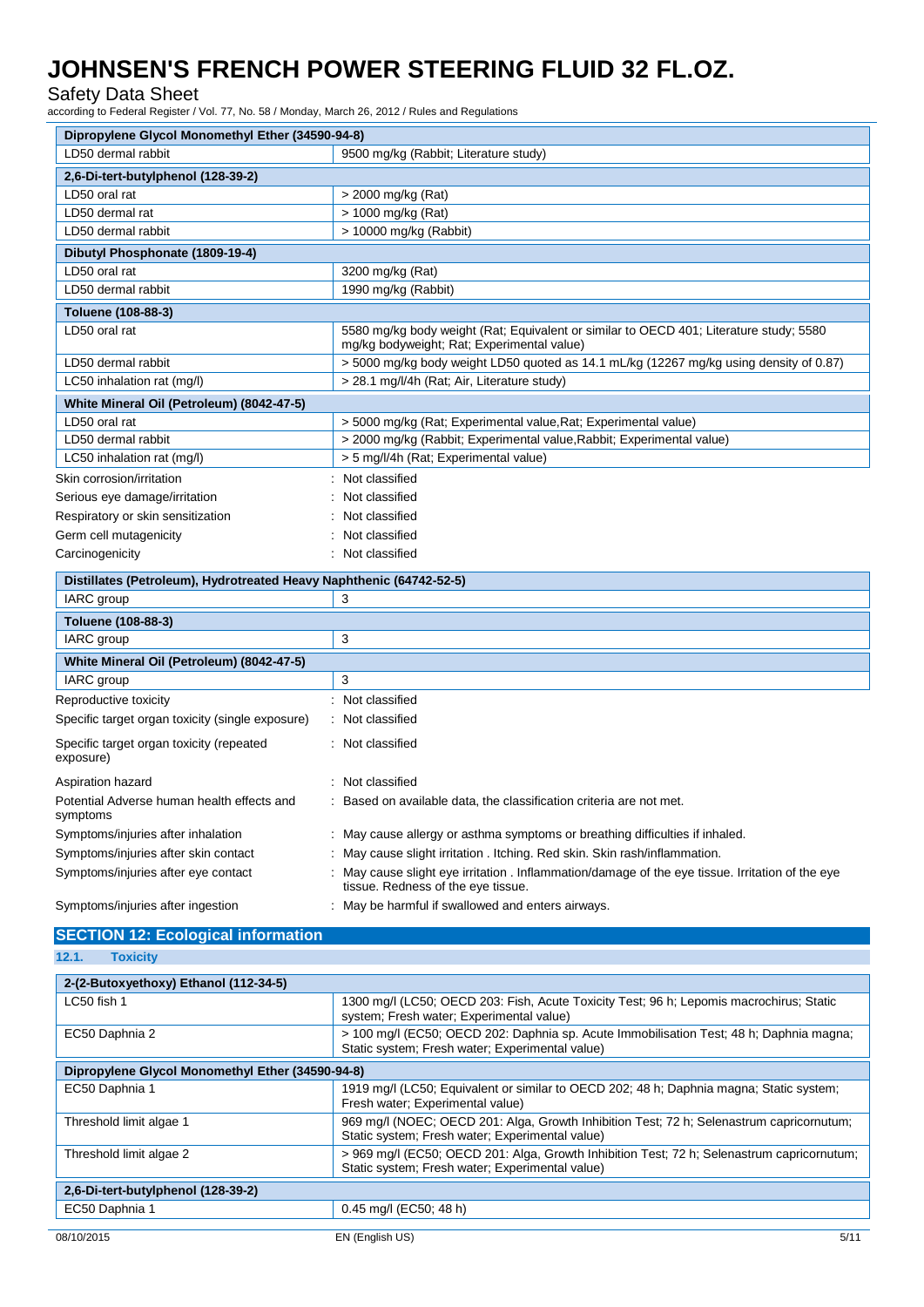### Safety Data Sheet

according to Federal Register / Vol. 77, No. 58 / Monday, March 26, 2012 / Rules and Regulations

| LC50 fish 1                                                                       | > 100 mg/l (LC50; OECD 203: Fish, Acute Toxicity Test; 96 h; Oncorhynchus mykiss; Static<br>system; Fresh water; Experimental value)                 |
|-----------------------------------------------------------------------------------|------------------------------------------------------------------------------------------------------------------------------------------------------|
| EC50 Daphnia 1                                                                    | > 100 mg/l (LC50; OECD 202: Daphnia sp. Acute Immobilisation Test; 48 h; Daphnia magna;<br>Static system; Fresh water; Experimental value)           |
| Threshold limit algae 1                                                           | >= 100 mg/l (NOEL; OECD 201: Alga, Growth Inhibition Test; 72 h; Pseudokirchneriella<br>subcapitata; Static system; Fresh water; Weight of evidence) |
|                                                                                   |                                                                                                                                                      |
| Tri-para-cresylphosphate (78-32-0)                                                |                                                                                                                                                      |
| LC50 fish 1                                                                       | > 100 mg/l (LC50; 96 h)                                                                                                                              |
| EC50 other aquatic organisms 1                                                    | > 5 mg/l (28 h; Scenedesmus quadricauda; Photosynthesis)                                                                                             |
| 12.2.<br><b>Persistence and degradability</b>                                     |                                                                                                                                                      |
| JOHNSEN'S FRENCH POWER STEERING FLUID 32 FL.OZ.                                   |                                                                                                                                                      |
| Persistence and degradability                                                     | Not established.                                                                                                                                     |
| 2-(2-Butoxyethoxy) Ethanol (112-34-5)                                             |                                                                                                                                                      |
| Persistence and degradability                                                     | Readily biodegradable in water. Biodegradable in the soil. No (test)data on mobility of the                                                          |
|                                                                                   | substance available. Photodegradation in the air.                                                                                                    |
| Biochemical oxygen demand (BOD)                                                   | 0.25 g $O2$ /g substance                                                                                                                             |
| Chemical oxygen demand (COD)                                                      | 2.08 g $O2$ /g substance                                                                                                                             |
| <b>ThOD</b>                                                                       | 2.173 g $O2$ /g substance                                                                                                                            |
| BOD (% of ThOD)                                                                   | 0.11                                                                                                                                                 |
|                                                                                   |                                                                                                                                                      |
| Dipropylene Glycol Monomethyl Ether (34590-94-8)                                  |                                                                                                                                                      |
| Persistence and degradability                                                     | Readily biodegradable in water. No (test)data on mobility of the substance available.<br>Photolysis in the air.                                      |
| Biochemical oxygen demand (BOD)                                                   | 0 g $O_2$ /g substance                                                                                                                               |
| ThOD                                                                              | 2.06 g $O2$ /g substance                                                                                                                             |
| BOD (% of ThOD)                                                                   | 0                                                                                                                                                    |
| Petroleum Naphtha (64742-47-8)                                                    |                                                                                                                                                      |
| Persistence and degradability                                                     | Not established.                                                                                                                                     |
| 2,6-Di-tert-butylphenol (128-39-2)                                                |                                                                                                                                                      |
| Persistence and degradability                                                     | Not readily biodegradable in water. Forming sediments in water.                                                                                      |
| BOD (% of ThOD)                                                                   | 0.077 (5 days; Literature study)                                                                                                                     |
| Dibutyl Phosphonate (1809-19-4)                                                   |                                                                                                                                                      |
|                                                                                   |                                                                                                                                                      |
|                                                                                   |                                                                                                                                                      |
| Persistence and degradability                                                     | Biodegradability in water: no data available. Photodegradation in the air.                                                                           |
| Toluene (108-88-3)                                                                |                                                                                                                                                      |
| Persistence and degradability                                                     | Readily biodegradable in water. Biodegradable in the soil. Low potential for adsorption in soil.                                                     |
| Biochemical oxygen demand (BOD)                                                   | 2.15 g $O2$ /g substance                                                                                                                             |
| Chemical oxygen demand (COD)                                                      | 2.52 g $O2$ /g substance                                                                                                                             |
| ThOD                                                                              | 3.13 g $O2$ /g substance                                                                                                                             |
| BOD (% of ThOD)                                                                   | 0.69                                                                                                                                                 |
| White Mineral Oil (Petroleum) (8042-47-5)                                         |                                                                                                                                                      |
| Persistence and degradability                                                     | Not readily biodegradable in water. Adsorbs into the soil.                                                                                           |
| Lubricating Oils (Petroleum), C15-30, Hydrotreated Neutral Oil-Based (72623-86-0) |                                                                                                                                                      |
|                                                                                   | Not established.                                                                                                                                     |
| Persistence and degradability                                                     |                                                                                                                                                      |
| Paraffinum Liquidum (8012-95-1)                                                   |                                                                                                                                                      |
| Persistence and degradability                                                     | Not established.                                                                                                                                     |
| Tri-para-cresylphosphate (78-32-0)                                                |                                                                                                                                                      |
| Persistence and degradability                                                     | Readily biodegradable in water.                                                                                                                      |
| 12.3.<br><b>Bioaccumulative potential</b>                                         |                                                                                                                                                      |
| JOHNSEN'S FRENCH POWER STEERING FLUID 32 FL.OZ.                                   |                                                                                                                                                      |
| Bioaccumulative potential                                                         | Not established.                                                                                                                                     |
| 2-(2-Butoxyethoxy) Ethanol (112-34-5)                                             |                                                                                                                                                      |
|                                                                                   |                                                                                                                                                      |
| BCF fish 1                                                                        | $0.46$ (BCF)                                                                                                                                         |
| Log Pow                                                                           | 0.56 (Experimental value)                                                                                                                            |
| Bioaccumulative potential                                                         | Low potential for bioaccumulation (Log Kow $<$ 4).                                                                                                   |
| Dipropylene Glycol Monomethyl Ether (34590-94-8)                                  |                                                                                                                                                      |
| Log Pow<br>Bioaccumulative potential                                              | 0.0043 (Experimental value; OECD 102: Melting Point/Melting Range; 25 °C)<br>Low potential for bioaccumulation (Log Kow $<$ 4).                      |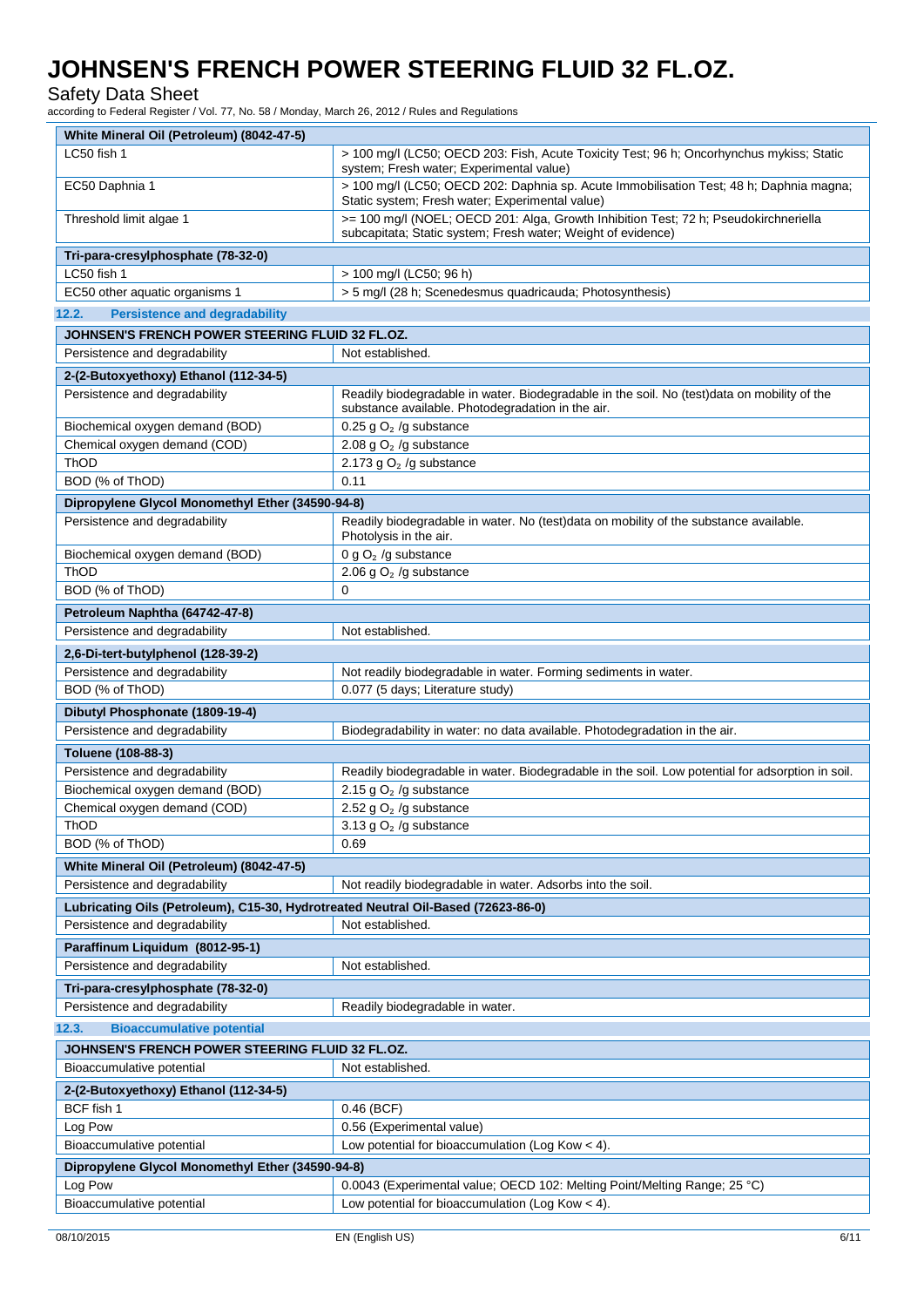Safety Data Sheet

according to Federal Register / Vol. 77, No. 58 / Monday, March 26, 2012 / Rules and Regulations

| Petroleum Naphtha (64742-47-8)                                                                                 |                                                                                                                                                                                                                                |
|----------------------------------------------------------------------------------------------------------------|--------------------------------------------------------------------------------------------------------------------------------------------------------------------------------------------------------------------------------|
| Bioaccumulative potential                                                                                      | Not established.                                                                                                                                                                                                               |
| 2,6-Di-tert-butylphenol (128-39-2)                                                                             |                                                                                                                                                                                                                                |
| BCF fish 1                                                                                                     | 660 (BCF; 72 h)                                                                                                                                                                                                                |
| BCF other aquatic organisms 1                                                                                  | 800 (BCF; 24 h)                                                                                                                                                                                                                |
| Log Pow                                                                                                        | 4.92                                                                                                                                                                                                                           |
| Bioaccumulative potential                                                                                      | Not established.                                                                                                                                                                                                               |
| Dibutyl Phosphonate (1809-19-4)                                                                                |                                                                                                                                                                                                                                |
| Log Pow                                                                                                        | 1.81 (Estimated value)                                                                                                                                                                                                         |
| Bioaccumulative potential                                                                                      | Bioaccumable.                                                                                                                                                                                                                  |
| Toluene (108-88-3)                                                                                             |                                                                                                                                                                                                                                |
| BCF fish 2                                                                                                     | 90 (BCF; 72 h; Leuciscus idus; Static system; Fresh water)                                                                                                                                                                     |
| Log Pow                                                                                                        | 2.73 (Experimental value; Other; 20 °C)                                                                                                                                                                                        |
| Bioaccumulative potential                                                                                      | Low potential for bioaccumulation (BCF < 500).                                                                                                                                                                                 |
| White Mineral Oil (Petroleum) (8042-47-5)                                                                      |                                                                                                                                                                                                                                |
| Log Pow                                                                                                        | > 6 (Calculated)                                                                                                                                                                                                               |
| Bioaccumulative potential                                                                                      | High potential for bioaccumulation (Log Kow > 5).                                                                                                                                                                              |
|                                                                                                                |                                                                                                                                                                                                                                |
| Lubricating Oils (Petroleum), C15-30, Hydrotreated Neutral Oil-Based (72623-86-0)<br>Bioaccumulative potential | Not established.                                                                                                                                                                                                               |
|                                                                                                                |                                                                                                                                                                                                                                |
| Paraffinum Liquidum (8012-95-1)                                                                                |                                                                                                                                                                                                                                |
| Bioaccumulative potential                                                                                      | Not established.                                                                                                                                                                                                               |
| Tri-para-cresylphosphate (78-32-0)                                                                             |                                                                                                                                                                                                                                |
| BCF fish 1                                                                                                     | 1589 (BCF; 168 h)                                                                                                                                                                                                              |
| Log Pow                                                                                                        | 5.34                                                                                                                                                                                                                           |
| Bioaccumulative potential                                                                                      | High potential for bioaccumulation (Log Kow $>$ 5).                                                                                                                                                                            |
| 12.4.<br><b>Mobility in soil</b>                                                                               |                                                                                                                                                                                                                                |
| 2-(2-Butoxyethoxy) Ethanol (112-34-5)                                                                          |                                                                                                                                                                                                                                |
| Surface tension                                                                                                | 0.034 N/m (25 °C)                                                                                                                                                                                                              |
| Toluene (108-88-3)                                                                                             |                                                                                                                                                                                                                                |
| Surface tension                                                                                                | 0.03 N/m (20 $°C$ )                                                                                                                                                                                                            |
|                                                                                                                |                                                                                                                                                                                                                                |
| Tri-para-cresylphosphate (78-32-0)                                                                             |                                                                                                                                                                                                                                |
| Surface tension                                                                                                | 0.044 N/m (25 °C)                                                                                                                                                                                                              |
| 12.5.<br><b>Other adverse effects</b>                                                                          |                                                                                                                                                                                                                                |
| Other information                                                                                              | : Avoid release to the environment.                                                                                                                                                                                            |
|                                                                                                                |                                                                                                                                                                                                                                |
| <b>SECTION 13: Disposal considerations</b>                                                                     |                                                                                                                                                                                                                                |
| 13.1.<br><b>Waste treatment methods</b>                                                                        |                                                                                                                                                                                                                                |
| Waste disposal recommendations                                                                                 | Dispose of contents/container to appropriate waste disposal facility, in accordance with local,<br>regional, national, international regulations. . Dispose in a safe manner in accordance with<br>local/national regulations. |
| Ecology - waste materials                                                                                      | Avoid release to the environment.                                                                                                                                                                                              |
| <b>SECTION 14: Transport information</b>                                                                       |                                                                                                                                                                                                                                |
| In accordance with ADR / RID / IMDG / IATA / ADN                                                               |                                                                                                                                                                                                                                |
| US DOT (ground):<br>Not regulated,                                                                             |                                                                                                                                                                                                                                |
| ICAO/IATA (air):<br>Not Regiulated,                                                                            |                                                                                                                                                                                                                                |
|                                                                                                                |                                                                                                                                                                                                                                |
| IMO/IMDG (water):<br>Not Regulated,                                                                            |                                                                                                                                                                                                                                |
| 14.2.<br><b>UN proper shipping name</b>                                                                        |                                                                                                                                                                                                                                |
| Proper Shipping Name (DOT)                                                                                     | : Not regulated                                                                                                                                                                                                                |

### **Overland transport**

No additional information available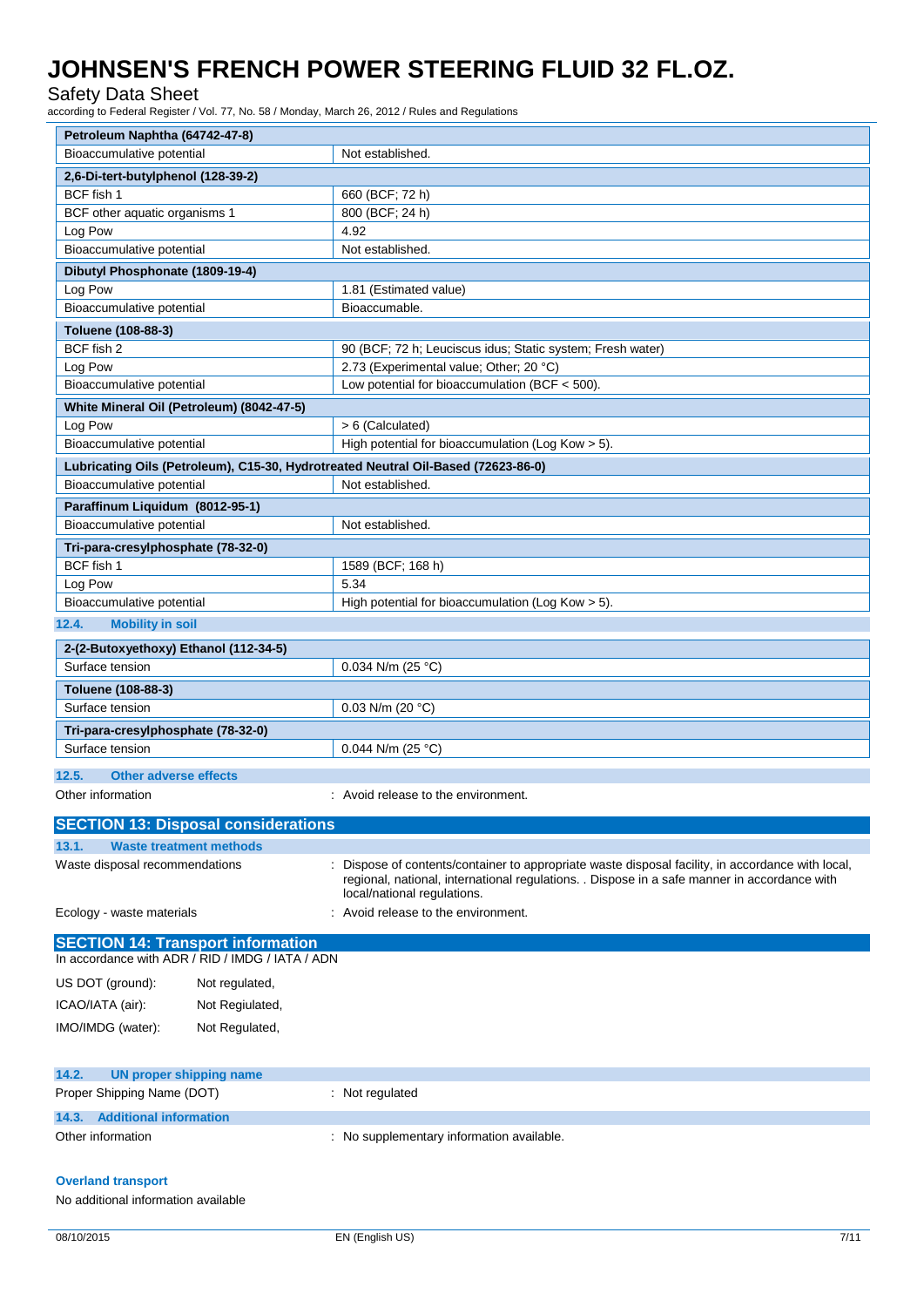### Safety Data Sheet

according to Federal Register / Vol. 77, No. 58 / Monday, March 26, 2012 / Rules and Regulations

### **Transport by sea**

No additional information available

#### **Air transport**

No additional information available

| <b>SECTION 15: Regulatory information</b>                                                                                                                                                        |                                                                                       |  |  |
|--------------------------------------------------------------------------------------------------------------------------------------------------------------------------------------------------|---------------------------------------------------------------------------------------|--|--|
| 15.1. US Federal regulations                                                                                                                                                                     |                                                                                       |  |  |
| <b>JOHNSEN'S FRENCH POWER STEERING FLUID 32 FL.OZ.</b>                                                                                                                                           |                                                                                       |  |  |
| SARA Section 311/312 Hazard Classes                                                                                                                                                              | Immediate (acute) health hazard                                                       |  |  |
| Distillates (Petroleum), Hydrotreated Heavy Naphthenic (64742-52-5)                                                                                                                              |                                                                                       |  |  |
| SARA Section 311/312 Hazard Classes                                                                                                                                                              | Delayed (chronic) health hazard                                                       |  |  |
| 2-(2-Butoxyethoxy) Ethanol (112-34-5)                                                                                                                                                            |                                                                                       |  |  |
| Subject to reporting requirements of United States SARA Section 313                                                                                                                              |                                                                                       |  |  |
| SARA Section 311/312 Hazard Classes                                                                                                                                                              | Immediate (acute) health hazard<br>Delayed (chronic) health hazard<br>Reactive hazard |  |  |
| Petroleum Naphtha (64742-47-8)                                                                                                                                                                   |                                                                                       |  |  |
| Listed on the United States TSCA (Toxic Substances Control Act) inventory                                                                                                                        |                                                                                       |  |  |
| SARA Section 311/312 Hazard Classes                                                                                                                                                              | Fire hazard<br>Delayed (chronic) health hazard                                        |  |  |
| Toluene (108-88-3)                                                                                                                                                                               |                                                                                       |  |  |
| Subject to reporting requirements of United States SARA Section 313<br>Listed on the United States TSCA (Toxic Substances Control Act) inventory<br>Listed on the United States SARA Section 302 |                                                                                       |  |  |
| SARA Section 311/312 Hazard Classes                                                                                                                                                              | Delayed (chronic) health hazard<br>Fire hazard<br>Immediate (acute) health hazard     |  |  |
| White Mineral Oil (Petroleum) (8042-47-5)                                                                                                                                                        |                                                                                       |  |  |
| Listed on the United States TSCA (Toxic Substances Control Act) inventory                                                                                                                        |                                                                                       |  |  |
| 15.2. International regulations                                                                                                                                                                  |                                                                                       |  |  |

### **CANADA**

| 2-(2-Butoxyethoxy) Ethanol (112-34-5)                 |                                                                                    |  |  |
|-------------------------------------------------------|------------------------------------------------------------------------------------|--|--|
| Listed on the Canadian DSL (Domestic Substances List) |                                                                                    |  |  |
| <b>WHMIS Classification</b>                           | Class B Division 3 - Combustible Liquid                                            |  |  |
|                                                       | Class D Division 2 Subdivision B - Toxic material causing other toxic effects      |  |  |
| Petroleum Naphtha (64742-47-8)                        |                                                                                    |  |  |
| Toluene (108-88-3)                                    |                                                                                    |  |  |
| Listed on the Canadian DSL (Domestic Substances List) |                                                                                    |  |  |
| <b>WHMIS Classification</b>                           | Class B Division 2 - Flammable Liquid                                              |  |  |
|                                                       | Class D Division 2 Subdivision A - Very toxic material causing other toxic effects |  |  |
|                                                       | Class D Division 2 Subdivision B - Toxic material causing other toxic effects      |  |  |
| White Mineral Oil (Petroleum) (8042-47-5)             |                                                                                    |  |  |
| Listed on the Canadian DSL (Domestic Substances List) |                                                                                    |  |  |

### **EU-Regulations**

| Petroleum Naphtha (64742-47-8)                                                                     |
|----------------------------------------------------------------------------------------------------|
| Toluene (108-88-3)                                                                                 |
| Listed on the EEC inventory EINECS (European Inventory of Existing Commercial Chemical Substances) |
| White Mineral Oil (Petroleum) (8042-47-5)                                                          |
| Listed on the EEC inventory EINECS (European Inventory of Existing Commercial Chemical Substances) |
|                                                                                                    |

**Classification according to Regulation (EC) No. 1272/2008 [CLP]**

### **Classification according to Directive 67/548/EEC [DSD] or 1999/45/EC [DPD]**

### Carc.Cat.2; R45

Full text of R-phrases: see section 16

### **15.2.2. National regulations**

### **Petroleum Naphtha (64742-47-8)**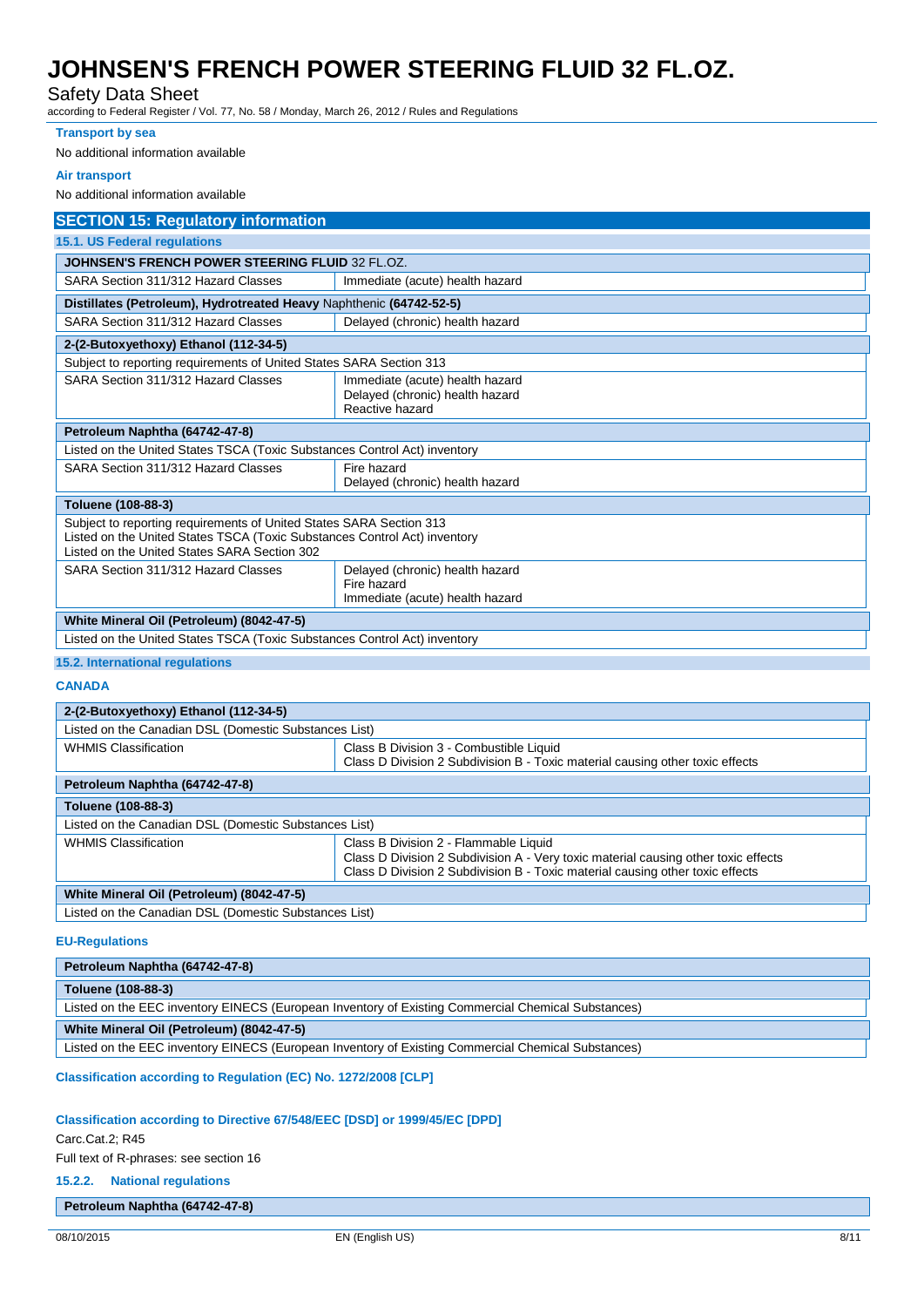Safety Data Sheet

according to Federal Register / Vol. 77, No. 58 / Monday, March 26, 2012 / Rules and Regulations

#### **Toluene (108-88-3) White Mineral Oil (Petroleum) (8042-47-5) 15.3. US State regulations JOHNSEN'S FRENCH POWER STEERING FLUID** 32 FL.OZ. U.S. - California - Proposition 65 - Carcinogens List | No U.S. - California - Proposition 65 - Developmental **Toxicity** No U.S. - California - Proposition 65 - Reproductive Toxicity - Female No U.S. - California - Proposition 65 - Reproductive Toxicity - Male No State or local regulations U.S. - California - Proposition 65 - Maximum Allowable Dose Levels (MADL) **Distillates (Petroleum), Hydrotreated Heavy** Naphthenic **(64742-52-5)** U.S. - California - Proposition 65 - Carcinogens List U.S. - California - Proposition 65 - Developmental Toxicity U.S. - California - Proposition 65 - Reproductive Toxicity - Female U.S. - California - Proposition 65 - Reproductive Toxicity - Male Non-significant risk level (NSRL) No No No No **2-(2-Butoxyethoxy) Ethanol (112-34-5)** U.S. - California Proposition 65 - Carcinogens List U.S. - California - Proposition 65 - Developmental Toxicity U.S. - California - Proposition 65 - Reproductive Toxicity - Female U.S. - California - Proposition 65 - Reproductive Toxicity - Male Non-significant risk level (NSRL) No No No No **Dipropylene Glycol Monomethyl Ether (34590-94-8)** U.S. - California - Proposition 65 - Carcinogens List U.S. - California Proposition 65 - Developmental Toxicity U.S. - California - Proposition 65 - Reproductive Toxicity - Female U.S. - California - Proposition 65 - Reproductive Toxicity - Male Non-significant risk level (NSRL) No No No No **Petroleum Naphtha (64742-47-8)** U.S. - California - Proposition 65 - Carcinogens List U.S. - California - Proposition 65 - Developmental Toxicity U.S. - California - Proposition 65 - Reproductive Toxicity - Female U.S. - California - Proposition 65 - Reproductive Toxicity - Male Non-significant risk level (NSRL) No No No No **2,6-Di-tert-butylphenol (128-39-2)** U.S. - California Proposition 65 - Carcinogens List U.S. - California - Proposition 65 - Developmental Toxicity U.S. - California - Proposition 65 - Reproductive Toxicity - Female U.S. - California - Proposition 65 - Reproductive Toxicity - Male Non-significant risk level (NSRL) No No No No **Dibutyl Phosphonate (1809-19-4)** U.S. - California - Proposition 65 - Carcinogens List U.S. - California - Proposition 65 - Developmental Toxicity U.S. - California - Proposition 65 - Reproductive Toxicity - Female U.S. - California - Proposition 65 - Reproductive Toxicity - Male Non-significant risk level (NSRL) No No No No **Toluene (108-88-3)** U.S. - California - Proposition 65 - U.S. - California - Proposition 65 - U.S. - California - Proposition 65 - U.S. - California - Proposition 65 - Non-significant risk level (NSRL)

| Carcinogens List                                            | Developmental Toxicity                                            | Reproductive Toxicity -<br>Female                                            | Reproductive Toxicity -<br>Male                                            |                                      |
|-------------------------------------------------------------|-------------------------------------------------------------------|------------------------------------------------------------------------------|----------------------------------------------------------------------------|--------------------------------------|
| <b>No</b>                                                   | Yes                                                               | Yes                                                                          | No                                                                         |                                      |
| White Mineral Oil (Petroleum) (8042-47-5)                   |                                                                   |                                                                              |                                                                            |                                      |
| U.S. - California -<br>Proposition 65 -<br>Carcinogens List | U.S. - California -<br>Proposition 65 -<br>Developmental Toxicity | U.S. - California -<br>Proposition 65 -<br>Reproductive Toxicity -<br>Female | U.S. - California -<br>Proposition 65 -<br>Reproductive Toxicity -<br>Male | Non-significant risk level<br>(NSRL) |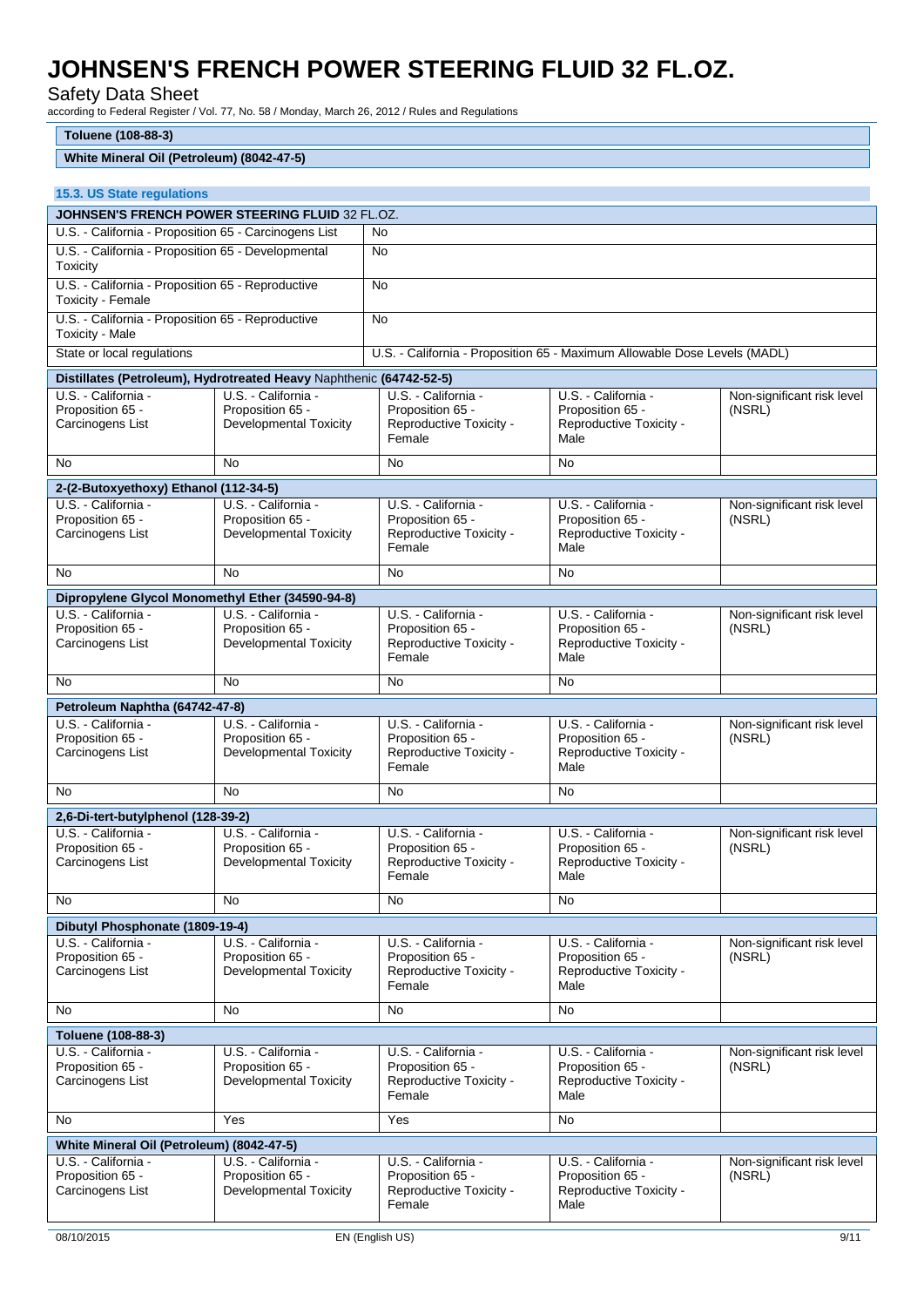### Safety Data Sheet

according to Federal Register / Vol. 77, No. 58 / Monday, March 26, 2012 / Rules and Regulations

| White Mineral Oil (Petroleum) (8042-47-5)                                                                                                                                                                                                                                                                                                                                                                                                                                                                                                                          |                                                                                   |                                                                              |                                                                            |                                      |
|--------------------------------------------------------------------------------------------------------------------------------------------------------------------------------------------------------------------------------------------------------------------------------------------------------------------------------------------------------------------------------------------------------------------------------------------------------------------------------------------------------------------------------------------------------------------|-----------------------------------------------------------------------------------|------------------------------------------------------------------------------|----------------------------------------------------------------------------|--------------------------------------|
| No                                                                                                                                                                                                                                                                                                                                                                                                                                                                                                                                                                 | No                                                                                | <b>No</b>                                                                    | No                                                                         |                                      |
|                                                                                                                                                                                                                                                                                                                                                                                                                                                                                                                                                                    | Lubricating Oils (Petroleum), C15-30, Hydrotreated Neutral Oil-Based (72623-86-0) |                                                                              |                                                                            |                                      |
| U.S. - California -<br>Proposition 65 -<br>Carcinogens List                                                                                                                                                                                                                                                                                                                                                                                                                                                                                                        | U.S. - California -<br>Proposition 65 -<br>Developmental Toxicity                 | U.S. - California -<br>Proposition 65 -<br>Reproductive Toxicity -<br>Female | U.S. - California -<br>Proposition 65 -<br>Reproductive Toxicity -<br>Male | Non-significant risk level<br>(NSRL) |
| No                                                                                                                                                                                                                                                                                                                                                                                                                                                                                                                                                                 | No                                                                                | <b>No</b>                                                                    | <b>No</b>                                                                  |                                      |
| Paraffinum Liquidum (8012-95-1)                                                                                                                                                                                                                                                                                                                                                                                                                                                                                                                                    |                                                                                   |                                                                              |                                                                            |                                      |
| U.S. California -<br>Proposition 65 -<br>Carcinogens List                                                                                                                                                                                                                                                                                                                                                                                                                                                                                                          | U.S. California -<br>Proposition 65 -<br><b>Developmental Toxicity</b>            | U.S. - California -<br>Proposition 65 -<br>Reproductive Toxicity -<br>Female | U.S. California -<br>Proposition 65 -<br>Reproductive Toxicity -<br>Male   | Non-significant risk level<br>(NSRL) |
| No                                                                                                                                                                                                                                                                                                                                                                                                                                                                                                                                                                 | No                                                                                | No                                                                           | No                                                                         |                                      |
| Tri-para-cresylphosphate (78-32-0)                                                                                                                                                                                                                                                                                                                                                                                                                                                                                                                                 |                                                                                   |                                                                              |                                                                            |                                      |
| U.S. - California -<br>Proposition 65 -<br>Carcinogens List                                                                                                                                                                                                                                                                                                                                                                                                                                                                                                        | U.S. California -<br>Proposition 65 -<br><b>Developmental Toxicity</b>            | U.S. - California -<br>Proposition 65 -<br>Reproductive Toxicity -<br>Female | U.S. - California -<br>Proposition 65 -<br>Reproductive Toxicity -<br>Male | Non-significant risk level<br>(NSRL) |
| No                                                                                                                                                                                                                                                                                                                                                                                                                                                                                                                                                                 | <b>No</b>                                                                         | No                                                                           | <b>No</b>                                                                  |                                      |
| 2-(2-Butoxyethoxy) Ethanol (112-34-5)                                                                                                                                                                                                                                                                                                                                                                                                                                                                                                                              |                                                                                   |                                                                              |                                                                            |                                      |
| <b>State or local regulations</b>                                                                                                                                                                                                                                                                                                                                                                                                                                                                                                                                  |                                                                                   |                                                                              |                                                                            |                                      |
| U.S. - Pennsylvania - RTK (Right to Know) - Environmental Hazard List<br>U.S. - New Jersey - Right to Know Hazardous Substance List                                                                                                                                                                                                                                                                                                                                                                                                                                |                                                                                   |                                                                              |                                                                            |                                      |
| Toluene (108-88-3)                                                                                                                                                                                                                                                                                                                                                                                                                                                                                                                                                 |                                                                                   |                                                                              |                                                                            |                                      |
| <b>State or local regulations</b>                                                                                                                                                                                                                                                                                                                                                                                                                                                                                                                                  |                                                                                   |                                                                              |                                                                            |                                      |
| U.S. - California - Proposition 65 - Maximum Allowable Dose Levels (MADL)<br>U.S. - New Jersey - Special Health Hazards Substances List<br>New Jersey Right-to-Know<br>U.S. - Massachusetts - Right To Know List<br>Rhode Island Right to Know<br>U.S. - Michigan - Critical Materials List<br>U.S. - New Jersey - Environmental Hazardous Substances List<br>U.S. - Illinois - Toxic Air Contaminants<br>U.S. - New York - Reporting of Releases Part 597 - List of Hazardous Substances<br>U.S. - Pennsylvania - RTK (Right to Know) - Environmental Hazard List |                                                                                   |                                                                              |                                                                            |                                      |
|                                                                                                                                                                                                                                                                                                                                                                                                                                                                                                                                                                    | <b>SECTION 16: Other information</b>                                              |                                                                              |                                                                            |                                      |

Other information in the set of the set of the set of the set of the set of the set of the set of the set of the set of the set of the set of the set of the set of the set of the set of the set of the set of the set of the

Full text of H-phrases:

| Acute Tox. 4 (Dermal) | Acute toxicity (dermal) Category 4                               |
|-----------------------|------------------------------------------------------------------|
| Acute Tox. 4 (Oral)   | Acute toxicity (oral) Category 4                                 |
| Aquatic Chronic 2     | Hazardous to the aquatic environment - Chronic Hazard Category 2 |
| Asp. Tox. 1           | Aspiration hazard Category 1                                     |
| Eye Irrit. 2A         | Serious eye damage/eye irritation Category 2A                    |
| Flam. Liq. 2          | Flammable liquids Category 2                                     |
| Flam. Liq. 3          | Flammable liquids Category 3                                     |
| Flam. Liq. 4          | Flammable liquids Category 4                                     |
| Repr. 2               | Reproductive toxicity Category 2                                 |
| Skin Irrit. 2         | Skin corrosion/irritation Category 2                             |
| STOT RE <sub>2</sub>  | Specific target organ toxicity (repeated exposure) Category 2    |
| STOT SE 3             | Specific target organ toxicity (single exposure) Category 3      |
| H <sub>225</sub>      | Highly flammable liquid and vapor                                |
| H <sub>226</sub>      | Flammable liquid and vapor                                       |
| H <sub>227</sub>      | Combustible liquid                                               |
| H302                  | Harmful if swallowed                                             |
| H304                  | May be fatal if swallowed and enters airways                     |
| H312                  | Harmful in contact with skin                                     |
| H315                  | Causes skin irritation                                           |
| H319                  | Causes serious eye irritation                                    |
| H336                  | May cause drowsiness or dizziness                                |
| H <sub>361</sub>      | Suspected of damaging fertility or the unborn child              |